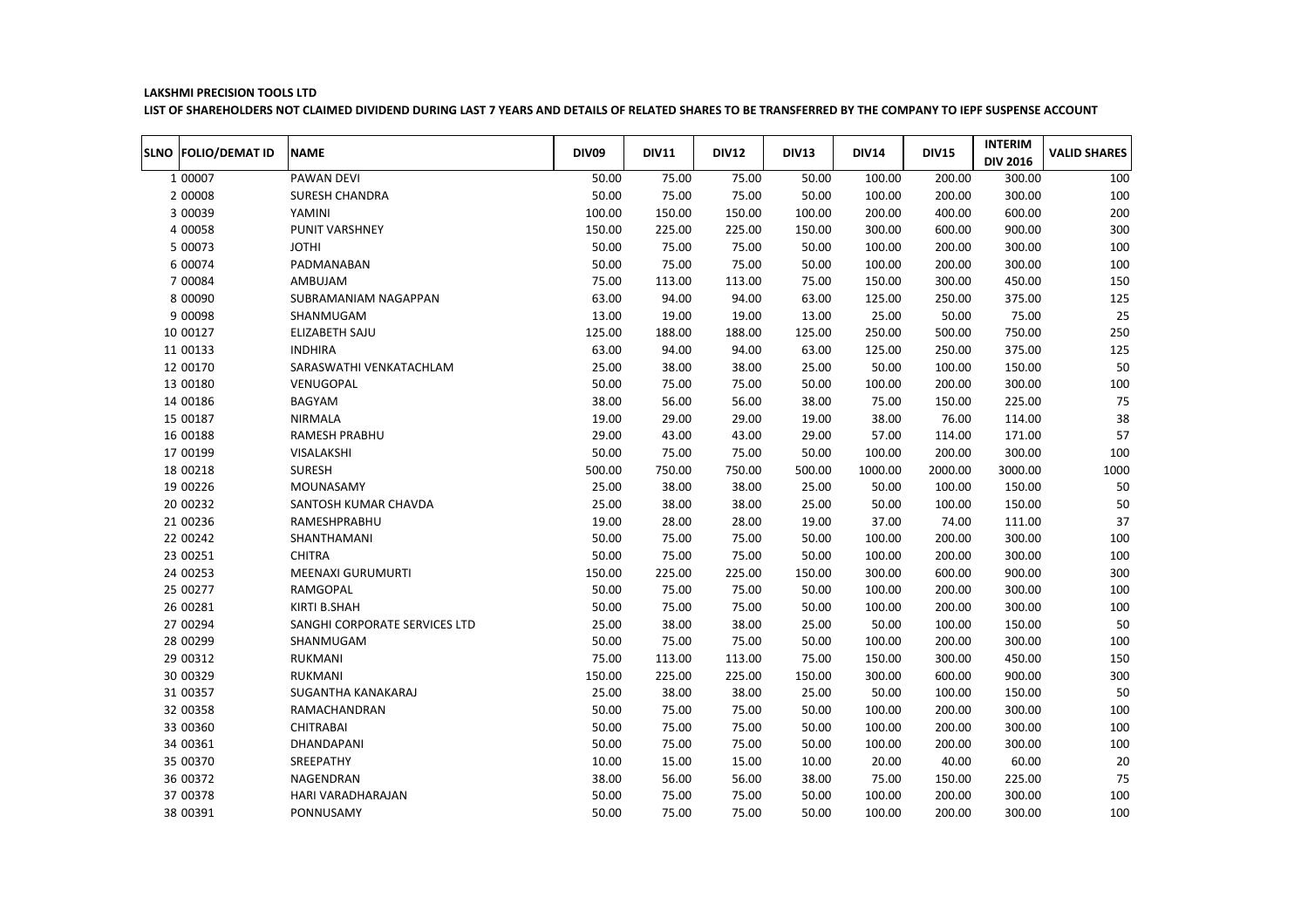| 39 00408 | SUBRAMANIAN                    | 25.00   | 38.00   | 38.00   | 25.00   | 50.00   | 100.00  | 150.00  | 50   |
|----------|--------------------------------|---------|---------|---------|---------|---------|---------|---------|------|
| 40 00410 | LAKSHMI                        | 25.00   | 38.00   | 38.00   | 25.00   | 50.00   | 100.00  | 150.00  | 50   |
| 41 00412 | RAJAKOPAL                      | 50.00   | 75.00   | 75.00   | 50.00   | 100.00  | 200.00  | 300.00  | 100  |
| 42 00434 | DAYANAND KAMAT                 | 50.00   | 75.00   | 75.00   | 50.00   | 100.00  | 200.00  | 300.00  | 100  |
| 43 00441 | <b>AGARWAL</b>                 | 100.00  | 150.00  | 150.00  | 100.00  | 200.00  | 400.00  | 600.00  | 200  |
| 44 00442 | PAWAN DEVI                     | 100.00  | 150.00  | 150.00  | 100.00  | 200.00  | 400.00  | 600.00  | 200  |
| 45 00443 | SURESH CHANDRA                 | 100.00  | 150.00  | 150.00  | 100.00  | 200.00  | 400.00  | 600.00  | 200  |
| 46 00457 | RANGANATHAN                    | 38.00   | 56.00   | 56.00   | 38.00   | 75.00   | 150.00  | 225.00  | 75   |
| 47 00458 | PREMALATHA                     | 25.00   | 38.00   | 38.00   | 25.00   | 50.00   | 100.00  | 150.00  | 50   |
| 48 00461 | MEERABAI                       | 25.00   | 38.00   | 38.00   | 25.00   | 50.00   | 100.00  | 150.00  | 50   |
| 49 00464 | ARUTCHELVAN                    | 25.00   | 38.00   | 38.00   | 25.00   | 50.00   | 100.00  | 150.00  | 50   |
| 50 00465 | CHANDRA                        | 25.00   | 38.00   | 38.00   | 25.00   | 50.00   | 100.00  | 150.00  | 50   |
| 51 00472 | NAGARAJU                       | 25.00   | 38.00   | 38.00   | 25.00   | 50.00   | 100.00  | 150.00  | 50   |
| 52 00478 | SANTHA KUMAR                   | 25.00   | 38.00   | 38.00   | 25.00   | 50.00   | 100.00  | 150.00  | 50   |
| 53 00481 | RAJESWARI                      | 13.00   | 19.00   | 19.00   | 13.00   | 25.00   | 50.00   | 75.00   | 25   |
| 54 00495 | <b>MUKTA JAIN</b>              | 50.00   | 75.00   | 75.00   | 50.00   | 100.00  | 200.00  | 300.00  | 100  |
| 55 00508 | RAVI V.PETHAPERUMAAL           | 50.00   | 75.00   | 75.00   | 50.00   | 100.00  | 200.00  | 300.00  | 100  |
| 56 00516 | KANNAMMAL                      | 38.00   | 56.00   | 56.00   | 38.00   | 75.00   | 150.00  | 225.00  | 75   |
| 57 00546 | NARAYANAN (a) PRASAD           | 225.00  | 338.00  | 338.00  | 225.00  | 450.00  | 900.00  | 1350.00 | 450  |
| 58 00551 | SHARAD GAJANAN PANDIT          | 100.00  | 150.00  | 150.00  | 100.00  | 200.00  | 400.00  | 600.00  | 200  |
| 59 00576 | PATWARDHAN                     | 225.00  | 338.00  | 338.00  | 225.00  | 450.00  | 900.00  | 1350.00 | 450  |
| 60 00578 | <b>PUSHPA</b>                  | 75.00   | 113.00  | 113.00  | 75.00   | 150.00  | 300.00  | 450.00  | 150  |
| 61 00589 | <b>MEENAKSHI ACHI</b>          | 400.00  | 600.00  | 600.00  | 400.00  | 800.00  | 1600.00 | 2400.00 | 800  |
| 62 00597 | RAJKUMAR                       | 15.00   | 23.00   | 23.00   | 15.00   | 30.00   | 60.00   | 90.00   | 30   |
| 63 00612 | VENKATESALU NAIDU              | 500.00  | 750.00  | 750.00  | 500.00  | 1000.00 | 2000.00 | 3000.00 | 1000 |
| 64 00621 | ANNAMALAI                      | 525.00  | 788.00  | 788.00  | 525.00  | 1050.00 | 2100.00 | 3150.00 | 1050 |
| 65 00677 | MANICKAM CHETTIAR              | 25.00   | 38.00   | 38.00   | 25.00   | 50.00   | 100.00  | 150.00  | 50   |
| 66 A0001 | ABDUL QAIYOOM                  | 125.00  | 188.00  | 188.00  | 125.00  | 250.00  | 500.00  | 750.00  | 250  |
| 67 A0007 | <b>AGARWAL</b>                 | 50.00   | 75.00   | 75.00   | 50.00   | 100.00  | 200.00  | 300.00  | 100  |
| 68 A0009 | AKBAR                          | 15.00   | 23.00   | 23.00   | 15.00   | 30.00   | 60.00   | 90.00   | 30   |
| 69 A0010 | ALAGAMMAI                      | 25.00   | 38.00   | 38.00   | 25.00   | 50.00   | 100.00  | 150.00  | 50   |
| 70 A0014 | ALAGAMMAI ACHI                 | 125.00  | 188.00  | 188.00  | 125.00  | 250.00  | 500.00  | 750.00  | 250  |
| 71 A0024 | ALEXANDER                      | 57.00   | 86.00   | 86.00   | 57.00   | 114.00  | 228.00  | 342.00  | 114  |
| 72 A0036 | AMIRTHAVALLI                   | 50.00   | 75.00   | 75.00   | 50.00   | 100.00  | 200.00  | 300.00  | 100  |
| 73 A0074 | ARUMUGAM                       | 23.00   | 34.00   | 34.00   | 23.00   | 45.00   | 90.00   | 135.00  | 45   |
| 74 A0077 | ARUNACHALAM                    | 50.00   | 75.00   | 75.00   | 50.00   | 100.00  | 200.00  | 300.00  | 100  |
| 75 A0078 | ARUNACHALAM                    | 200.00  | 300.00  | 300.00  | 200.00  | 400.00  | 800.00  | 1200.00 | 400  |
| 76 A0080 | ARUNACHALAM                    | 150.00  | 225.00  | 225.00  | 150.00  | 300.00  | 600.00  | 900.00  | 300  |
| 77 A0081 | ARUNACHALAM                    | 50.00   | 75.00   | 75.00   | 50.00   | 100.00  | 200.00  | 300.00  | 100  |
| 78 A0082 | ARUNACHALAM CHETTIAR           | 1200.00 | 1800.00 | 1800.00 | 1200.00 | 2400.00 | 4800.00 | 7200.00 | 2400 |
| 79 A0104 | ATUL CHANDRAKANT PATNI         | 150.00  | 225.00  | 225.00  | 150.00  | 300.00  | 600.00  | 900.00  | 300  |
| 80 A0105 | ANNAMALAI                      | 150.00  | 225.00  | 225.00  | 150.00  | 300.00  | 600.00  | 900.00  | 300  |
| 81 B0035 | BENEDICT STEVEN LOUIS DOMINICK | 50.00   | 75.00   | 75.00   | 50.00   | 100.00  | 200.00  | 300.00  | 100  |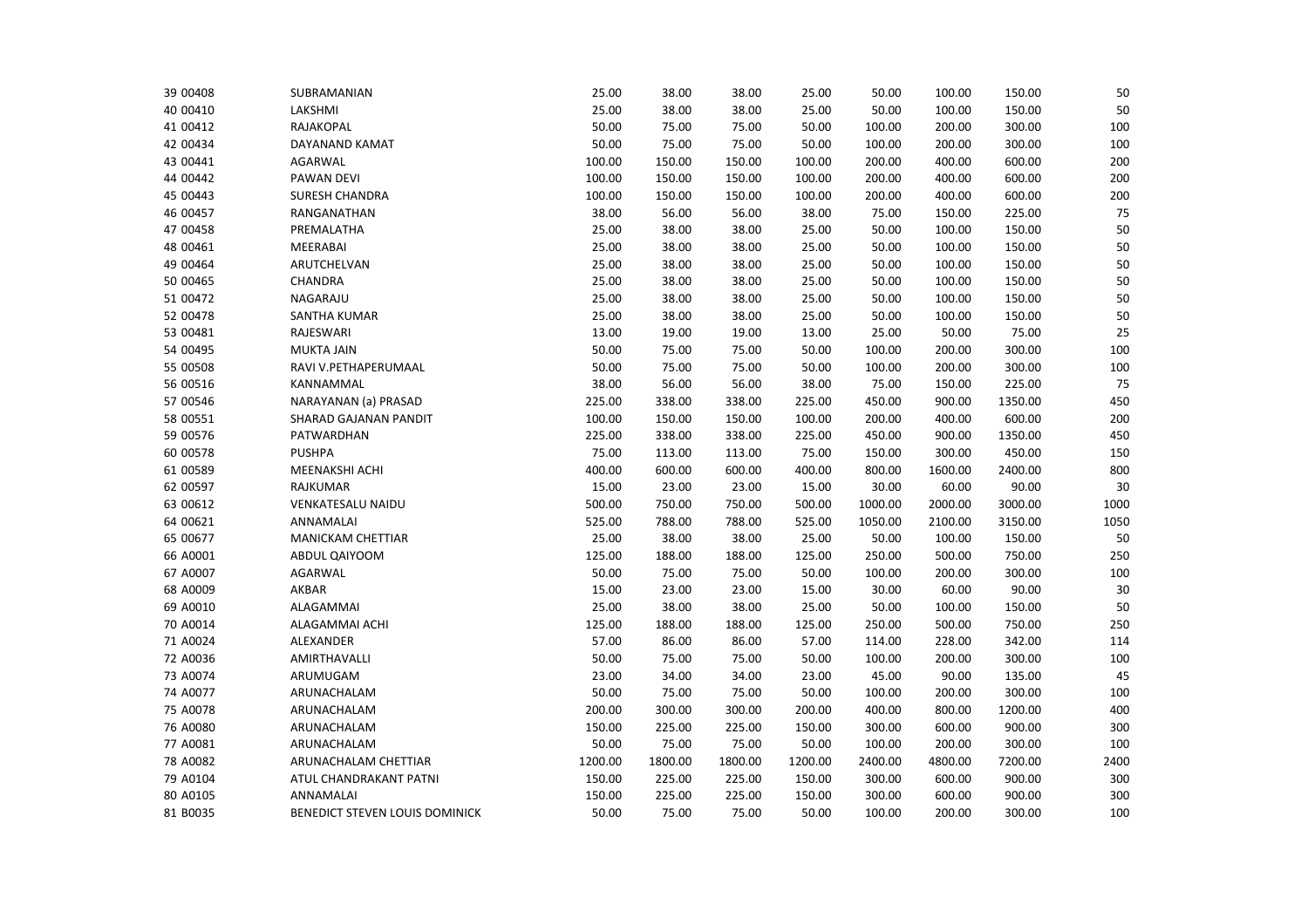| BENEDICT STEVEN LOUIS DOMINICK    | 50.00  |        |        |        |         |         |         |      |
|-----------------------------------|--------|--------|--------|--------|---------|---------|---------|------|
|                                   |        | 75.00  | 75.00  | 50.00  | 100.00  | 200.00  | 300.00  | 100  |
| <b>BIMLA SULTANIA</b>             | 175.00 | 263.00 | 263.00 | 175.00 | 350.00  | 700.00  | 1050.00 | 350  |
| BENEDICT STEVEN LOUIS DOMINICK    | 50.00  | 75.00  | 75.00  | 50.00  | 100.00  | 200.00  | 300.00  | 100  |
| CHINNASWAMY                       | 63.00  | 94.00  | 94.00  | 63.00  | 125.00  | 250.00  | 375.00  | 125  |
| CHOCKALINGAM                      | 50.00  | 75.00  | 75.00  | 50.00  | 100.00  | 200.00  | 300.00  | 100  |
| CHARUCHANDRA CHANDRAKANT PATNI    | 150.00 | 225.00 | 225.00 | 150.00 | 300.00  | 600.00  | 900.00  | 300  |
| DHANDAPANI                        | 75.00  | 113.00 | 113.00 | 75.00  | 150.00  | 300.00  | 450.00  | 150  |
| <b>GOKUL JAVALIKAR</b>            | 113.00 | 169.00 | 169.00 | 113.00 | 225.00  | 450.00  | 675.00  | 225  |
| <b>GOVINDAN</b>                   | 475.00 | 713.00 | 713.00 | 475.00 | 950.00  | 1900.00 | 2850.00 | 950  |
| <b>GOVINDAN CHETTIAR</b>          | 100.00 | 150.00 | 150.00 | 100.00 | 200.00  | 400.00  | 600.00  | 200  |
| <b>GOVINDAPPAN</b>                | 19.00  | 29.00  | 29.00  | 19.00  | 38.00   | 76.00   | 114.00  | 38   |
| <b>GOVINDARAJ</b>                 | 188.00 | 281.00 | 281.00 | 188.00 | 375.00  | 750.00  | 1125.00 | 375  |
| <b>GOWRISHANKAR</b>               | 150.00 | 225.00 | 225.00 | 150.00 | 300.00  | 600.00  | 900.00  | 300  |
| GNANAMBAL                         | 75.00  | 113.00 | 113.00 | 75.00  | 150.00  | 300.00  | 450.00  | 150  |
| <b>ILANGO</b>                     | 13.00  | 19.00  | 19.00  | 13.00  | 25.00   | 50.00   | 75.00   | 25   |
| INDUSTRIAL INVESTMENT TRUST LTD   | 500.00 | 750.00 | 750.00 | 500.00 | 1000.00 | 2000.00 | 3000.00 | 1000 |
| <b>ISMAIL</b>                     | 500.00 | 750.00 | 750.00 | 500.00 | 1000.00 | 2000.00 | 3000.00 | 1000 |
| KADAPLACKAL JOSEPH SAJU           | 75.00  | 113.00 | 113.00 | 75.00  | 150.00  | 300.00  | 450.00  | 150  |
| KALAIVANI                         | 63.00  | 94.00  | 94.00  | 63.00  | 125.00  | 250.00  | 375.00  | 125  |
| KALIYANA SUNDHARAM                | 50.00  | 75.00  | 75.00  | 50.00  | 100.00  | 200.00  | 300.00  | 100  |
| KAMPANTALA RADHAKRISHNAN          | 25.00  | 38.00  | 38.00  | 25.00  | 50.00   | 100.00  | 150.00  | 50   |
| <b>KANNAN</b>                     | 100.00 | 150.00 | 150.00 | 100.00 | 200.00  | 400.00  | 600.00  | 200  |
| KRISHNASWAMY                      | 225.00 | 338.00 | 338.00 | 225.00 | 450.00  | 900.00  | 1350.00 | 450  |
| <b>KUMARAPPAN</b>                 | 100.00 | 150.00 | 150.00 | 100.00 | 200.00  | 400.00  | 600.00  | 200  |
| KHARAITILAL MALHOTRA              | 150.00 | 225.00 | 225.00 | 150.00 | 300.00  | 600.00  | 900.00  | 300  |
| LAKSHMANAN                        | 75.00  | 113.00 | 113.00 | 75.00  | 150.00  | 300.00  | 450.00  | 150  |
| LAKSHMANAN CHETTIAR               | 50.00  | 75.00  | 75.00  | 50.00  | 100.00  | 200.00  | 300.00  | 100  |
| LAKSHMI SANKARAN                  | 125.00 | 188.00 | 188.00 | 125.00 | 250.00  | 500.00  | 750.00  | 250  |
| LAKSHMI VARAPRASAD RAO ADUSUMILLI | 50.00  | 75.00  | 75.00  | 50.00  | 100.00  | 200.00  | 300.00  | 100  |
| LAKSHMINARAYANAN                  | 175.00 | 263.00 | 263.00 | 175.00 | 350.00  | 700.00  | 1050.00 | 350  |
| LALITHA RAJENDRAN                 | 50.00  | 75.00  | 75.00  | 50.00  | 100.00  | 200.00  | 300.00  | 100  |
| LAJJA GUPTA                       | 50.00  | 75.00  | 75.00  | 50.00  | 100.00  | 200.00  | 300.00  | 100  |
| MADANLAL AGGARWAL                 | 200.00 | 300.00 | 300.00 | 200.00 | 400.00  | 800.00  | 1200.00 | 400  |
| <b>MANI</b>                       | 75.00  | 113.00 | 113.00 | 75.00  | 150.00  | 300.00  | 450.00  | 150  |
| MEENAKSHI ACHI                    | 25.00  | 38.00  | 38.00  | 25.00  | 50.00   | 100.00  | 150.00  | 50   |
| <b>MONA ARVIND SHAH</b>           | 175.00 | 263.00 | 263.00 | 175.00 | 350.00  | 700.00  | 1050.00 | 350  |
| <b>MUTHAIAN</b>                   | 38.00  | 56.00  | 56.00  | 38.00  | 75.00   | 150.00  | 225.00  | 75   |
| MOHANAVALLI                       | 175.00 | 263.00 | 263.00 | 175.00 | 350.00  | 700.00  | 1050.00 | 350  |
| NARAYANAN                         | 57.00  | 86.00  | 86.00  | 57.00  | 114.00  | 228.00  | 342.00  | 114  |
| NARAYANASWAMY                     | 10.00  | 15.00  | 15.00  | 10.00  | 20.00   | 40.00   | 60.00   | 20   |
| <b>NAYAK</b>                      | 525.00 | 788.00 | 788.00 | 525.00 | 1050.00 | 2100.00 | 3150.00 | 1050 |
| NIRMALANAUTAMLAL MEHTA            | 175.00 | 263.00 | 263.00 | 175.00 | 350.00  | 700.00  | 1050.00 | 350  |
|                                   |        |        |        |        |         |         |         |      |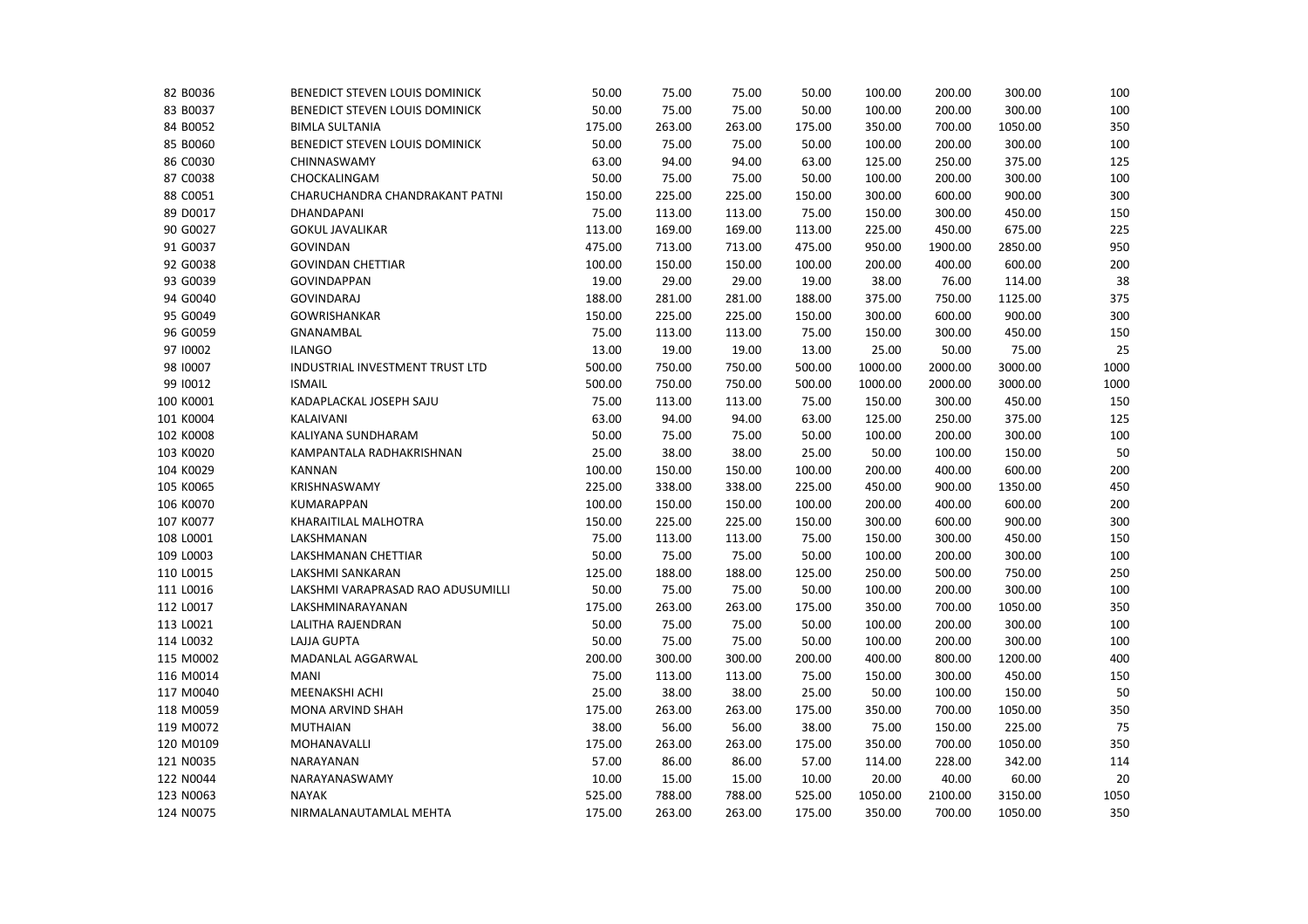| 125 00001 | <b>OMKAR NATH RAINA</b>     | 500.00 | 750.00  | 750.00  | 500.00 | 1000.00 | 2000.00 | 3000.00 | 1000 |
|-----------|-----------------------------|--------|---------|---------|--------|---------|---------|---------|------|
| 126 P0006 | PADMANABHAN                 | 175.00 | 263.00  | 263.00  | 175.00 | 350.00  | 700.00  | 1050.00 | 350  |
| 127 P0013 | PALANIAPPAN                 | 50.00  | 75.00   | 75.00   | 50.00  | 100.00  | 200.00  | 300.00  | 100  |
| 128 P0029 | PANCHAPAKESAN               | 50.00  | 75.00   | 75.00   | 50.00  | 100.00  | 200.00  | 300.00  | 100  |
| 129 P0045 | PARVATHI ACHI               | 150.00 | 225.00  | 225.00  | 150.00 | 300.00  | 600.00  | 900.00  | 300  |
| 130 P0074 | PRABAL KUMAR FAKAY          | 200.00 | 300.00  | 300.00  | 200.00 | 400.00  | 800.00  | 1200.00 | 400  |
| 131 P0077 | PRABHAKAR                   | 450.00 | 675.00  | 675.00  | 450.00 | 900.00  | 1800.00 | 2700.00 | 900  |
| 132 P0090 | PREM CHAND MALHOTRA         | 75.00  | 113.00  | 113.00  | 75.00  | 150.00  | 300.00  | 450.00  | 150  |
| 133 P0096 | PURUSHOTHAMRAO DHENUVAKONDA | 113.00 | 169.00  | 169.00  | 113.00 | 225.00  | 450.00  | 675.00  | 225  |
| 134 P0097 | PURUSHOTHAMAN               | 50.00  | 75.00   | 75.00   | 50.00  | 100.00  | 200.00  | 300.00  | 100  |
| 135 R0002 | RADHAKRISHNAN               | 50.00  | 75.00   | 75.00   | 50.00  | 100.00  | 200.00  | 300.00  | 100  |
| 136 R0018 | <b>RAGUPATHY</b>            | 25.00  | 38.00   | 38.00   | 25.00  | 50.00   | 100.00  | 150.00  | 50   |
| 137 R0020 | RAJABAI                     | 15.00  | 23.00   | 23.00   | 15.00  | 30.00   | 60.00   | 90.00   | 30   |
| 138 R0022 | RAJAGOPAL                   | 38.00  | 56.00   | 56.00   | 38.00  | 75.00   | 150.00  | 225.00  | 75   |
| 139 R0035 | RAJAMMA                     | 125.00 | 188.00  | 188.00  | 125.00 | 250.00  | 500.00  | 750.00  | 250  |
| 140 R0038 | RAJATHI                     | 15.00  | 23.00   | 23.00   | 15.00  | 30.00   | 60.00   | 90.00   | 30   |
| 141 R0056 | RAMACHANDRA THENKONDAR      | 188.00 | 281.00  | 281.00  | 188.00 | 375.00  | 750.00  | 1125.00 | 375  |
| 142 R0062 | RAMAMURTHY                  | 175.00 | 263.00  | 263.00  | 175.00 | 350.00  | 700.00  | 1050.00 | 350  |
| 143 R0064 | RAMANATHAN                  | 125.00 | 188.00  | 188.00  | 125.00 | 250.00  | 500.00  | 750.00  | 250  |
| 144 R0090 | RAMASWAMY                   | 5.00   | 8.00    | 8.00    | 5.00   | 10.00   | 20.00   | 30.00   | 10   |
| 145 R0094 | RAMASWAMY                   | 100.00 | 150.00  | 150.00  | 100.00 | 200.00  | 400.00  | 600.00  | 200  |
| 146 R0102 | RAMESH CHANDRA GUPTA        | 100.00 | 150.00  | 150.00  | 100.00 | 200.00  | 400.00  | 600.00  | 200  |
| 147 R0107 | RAMINENI SAROJINI DEVI      | 975.00 | 1463.00 | 1463.00 | 975.00 | 1950.00 | 3900.00 | 5850.00 | 1950 |
| 148 R0113 | RANGANATHAN                 | 125.00 | 188.00  | 188.00  | 125.00 | 250.00  | 500.00  | 750.00  | 250  |
| 149 R0114 | RANGANATHAN                 | 50.00  | 75.00   | 75.00   | 50.00  | 100.00  | 200.00  | 300.00  | 100  |
| 150 R0119 | RANGANAYAKI VYAMAJALA       | 50.00  | 75.00   | 75.00   | 50.00  | 100.00  | 200.00  | 300.00  | 100  |
| 151 R0128 | RATHINAM                    | 5.00   | 8.00    | 8.00    | 5.00   | 10.00   | 20.00   | 30.00   | 10   |
| 152 R0150 | REVATHI SRIDHARAN           | 225.00 | 338.00  | 338.00  | 225.00 | 450.00  | 900.00  | 1350.00 | 450  |
| 153 S0003 | SADAGOPAN                   | 375.00 | 563.00  | 563.00  | 375.00 | 750.00  | 1500.00 | 2250.00 | 750  |
| 154 S0007 | SAIFUDDIN H.KHORAIKIWALA    | 75.00  | 113.00  | 113.00  | 75.00  | 150.00  | 300.00  | 450.00  | 150  |
| 155 S0024 | SANKARAN                    | 125.00 | 188.00  | 188.00  | 125.00 | 250.00  | 500.00  | 750.00  | 250  |
| 156 S0025 | SANKARANARAYANA SARMA       | 400.00 | 600.00  | 600.00  | 400.00 | 800.00  | 1600.00 | 2400.00 | 800  |
| 157 S0026 | SANKARANARAYANAN            | 50.00  | 75.00   | 75.00   | 50.00  | 100.00  | 200.00  | 300.00  | 100  |
| 158 S0052 | SATISH FAKAY                | 400.00 | 600.00  | 600.00  | 400.00 | 800.00  | 1600.00 | 2400.00 | 800  |
| 159 S0096 | <b>SHANTHA</b>              | 101.00 | 151.00  | 151.00  | 101.00 | 201.00  | 402.00  | 603.00  | 201  |
| 160 S0125 | SIVAKUMAR KRISHNAN          | 150.00 | 225.00  | 225.00  | 150.00 | 300.00  | 600.00  | 900.00  | 300  |
| 161 S0133 | SOCKALINGAM                 | 50.00  | 75.00   | 75.00   | 50.00  | 100.00  | 200.00  | 300.00  | 100  |
| 162 S0134 | SOLACHI                     | 50.00  | 75.00   | 75.00   | 50.00  | 100.00  | 200.00  | 300.00  | 100  |
| 163 S0173 | SUBRAMANIAM                 | 100.00 | 150.00  | 150.00  | 100.00 | 200.00  | 400.00  | 600.00  | 200  |
| 164 S0186 | SUBRAMANIAN                 | 350.00 | 525.00  | 525.00  | 350.00 | 700.00  | 1400.00 | 2100.00 | 700  |
| 165 S0201 | SUNDARAM                    | 50.00  | 75.00   | 75.00   | 50.00  | 100.00  | 200.00  | 300.00  | 100  |
| 166 S0227 | SWAMINATHAN                 | 200.00 | 300.00  | 300.00  | 200.00 | 400.00  | 800.00  | 1200.00 | 400  |
| 167 S0229 | SWAMINATHAN                 | 50.00  | 75.00   | 75.00   | 50.00  | 100.00  | 200.00  | 300.00  | 100  |
|           |                             |        |         |         |        |         |         |         |      |